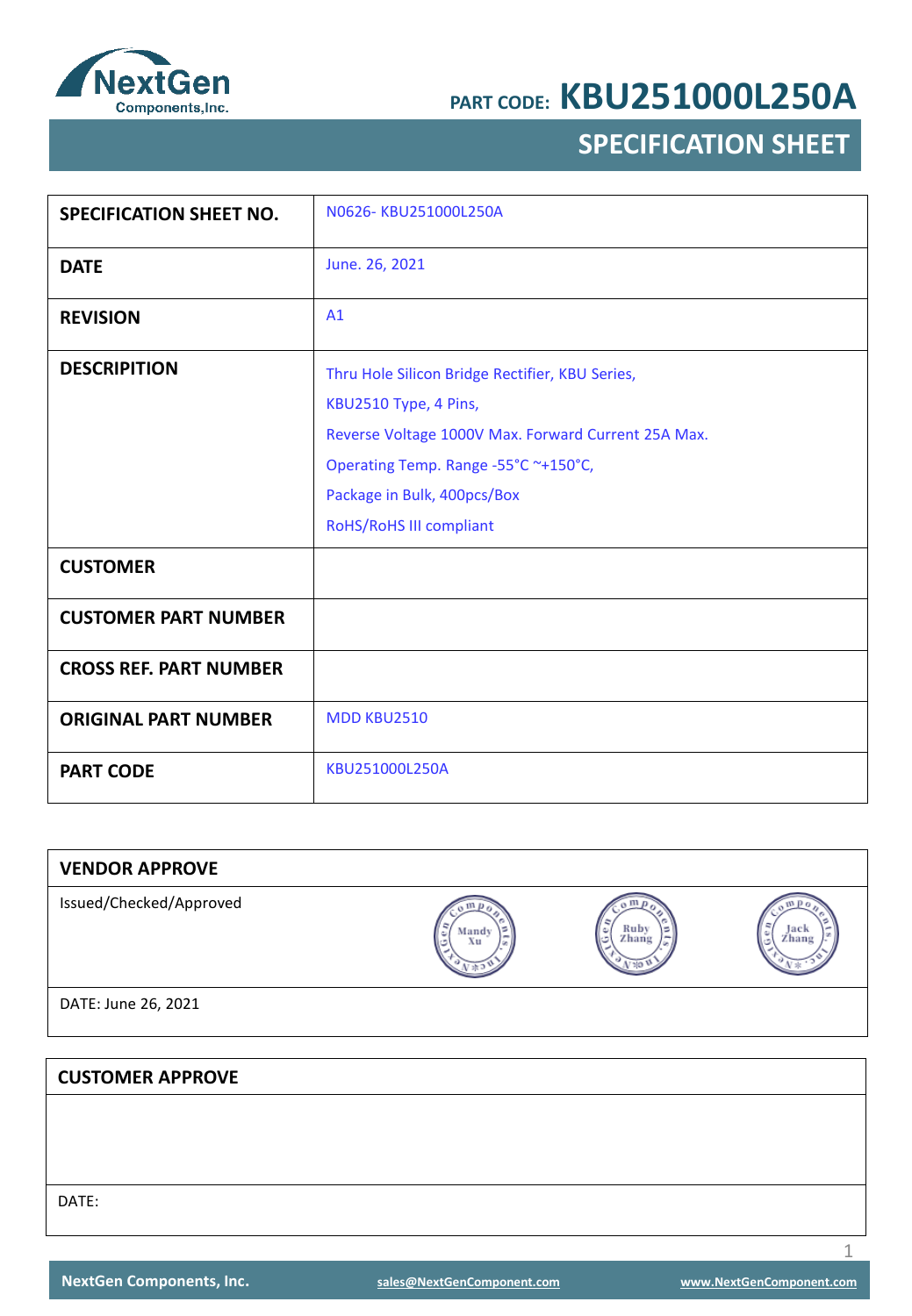

## **THRU HOLE BRIDGE RECTIFER KBU SERIES**

#### **MAIN FEATURE**

- The plastic package has Underwrite Laboratory Flammability Classification 94V-0
- Low reverse leakage
- High forward surge current capability
- High temperature soldering guaranteed: 260/10 sec. 0.375" lead length, 5 lbs tension

### **APPLICATION**

• For printed circuit board

#### **PART CODE GUIDE**



| <b>KBU</b> | 251000 | <b>250A</b> |
|------------|--------|-------------|
|            | -      |             |

1) **KBU**: Thru Hole Silicon Bridge Rectifier, KBU Series, 4 Pins

2) **251000**: Type code for original part number KBU2510

3) **L**: Package code, In Bulk, 400pcs/Box.

4) **250A:** Specification code for Reverse Voltage 1000V Max. Forward Current 25A Max

### **MORE ITEMS AVAILABLE**

| KBU250050L2505 | KBU250100L2510 | KBU250200L2520 | KBU250400L2540 | KBU250600L2560 |
|----------------|----------------|----------------|----------------|----------------|
| KBU250800L2580 | KBU251000L250A |                |                |                |
|                |                |                |                |                |
|                |                |                |                |                |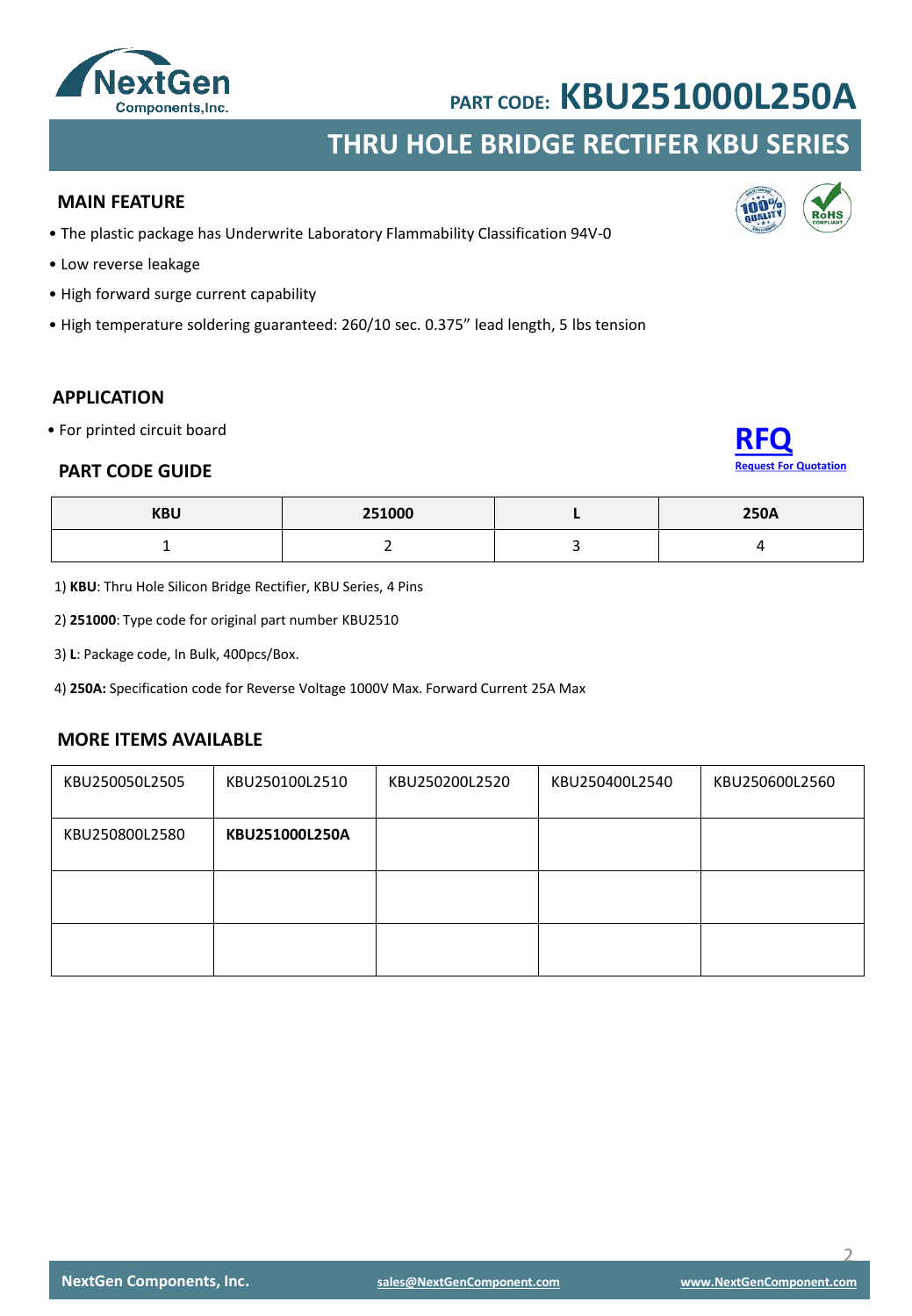

**Image for reference**

# **PART CODE: KBU251000L250A**

**THRU HOLE BRIDGE RECTIFER KBU SERIES**

### **DIMENSION (Unit: Inch/mm)**



**Marking:** KBU2510





**KBU**

 $\overline{\mathcal{L}}$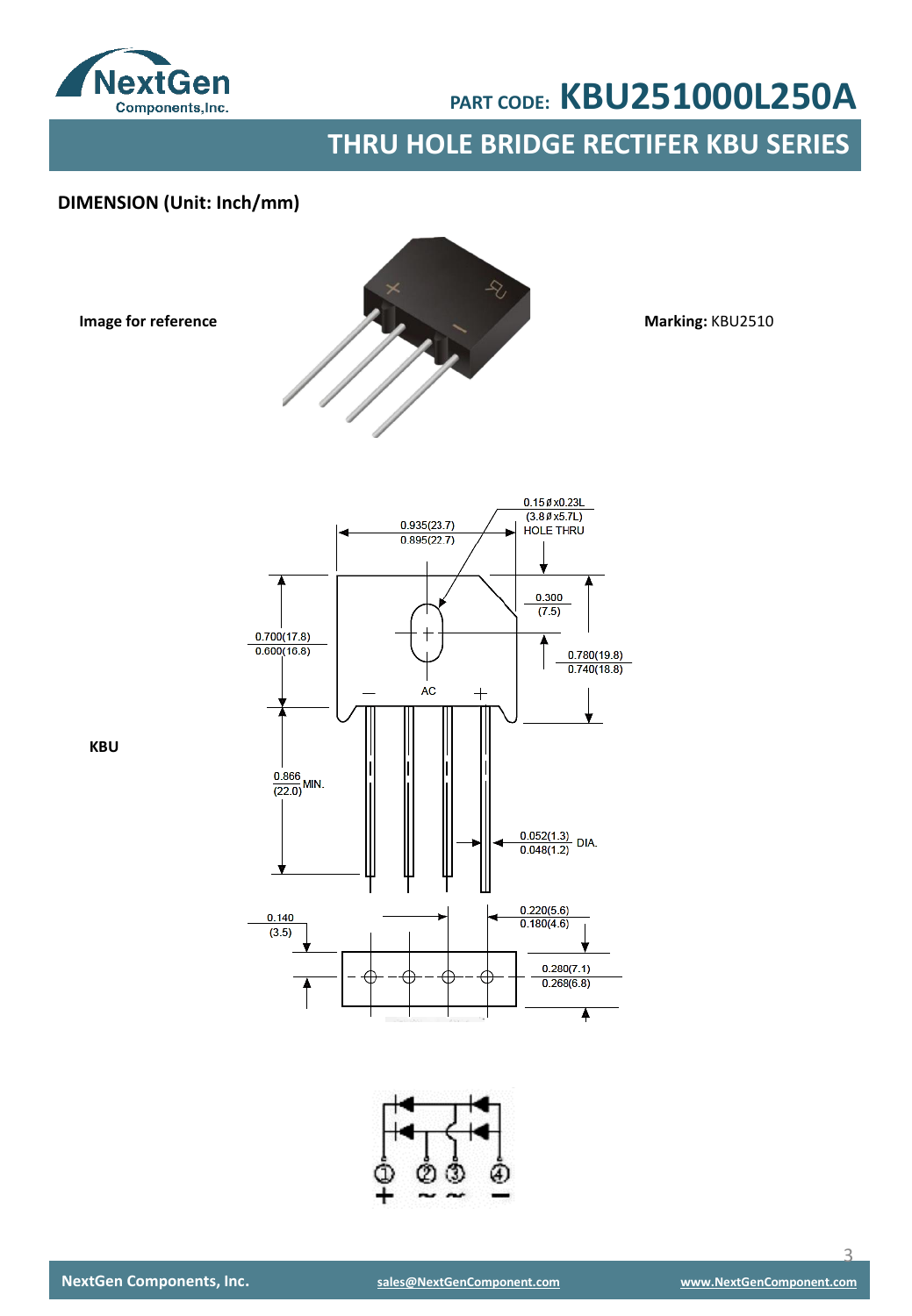

## **SMD SCHOTTKY BARRIER RECTIFER SMD GENERAL RECTIFER THRU HOLE BRIDGE RECTIFER KBU SERIES**

#### **MECHANICAL DATA**

| Case                             | <b>Terminals</b>                                                | <b>Polarity</b>                    | <b>Mounting</b><br><b>Position</b> | Weight<br>per piece      |
|----------------------------------|-----------------------------------------------------------------|------------------------------------|------------------------------------|--------------------------|
| JEDEC KBU molded<br>plastic body | Solder plated,<br>Solderable per<br>MIL-STD-750,<br>Method 2026 | Polarity symbol<br>marking on body | Any                                | 0.27 Ounce<br>7.59 grams |

#### **MAX. RATING & CHARACTERISTICS**

| <b>Parameter</b>                                                                                       |                    | <b>SYMBOLS</b>  | <b>VALUE</b> |         | <b>UNITS</b> |           |
|--------------------------------------------------------------------------------------------------------|--------------------|-----------------|--------------|---------|--------------|-----------|
|                                                                                                        |                    |                 | Min.         | Typical | Max.         |           |
| Repetitive peak reverse voltage                                                                        |                    | <b>V</b> RRM    |              |         | 1000         | Volts     |
| <b>RMS voltage</b>                                                                                     |                    | V RMS           |              |         | 700          | Volts     |
| DC blocking voltage                                                                                    |                    | V <sub>DC</sub> |              |         | 1000         | Volts     |
| Average forward output rectified current<br>at Tc= 50°C (see Note 2)                                   |                    | I AV            |              |         | 25           | A         |
| Peak forward surge current 8.3ms single half<br>sine-wave superimposed on rated load<br>(JEDEC Method) |                    | I FSM           |              | 400     |              | A         |
| Rating for Fusing (t<8.3ms)                                                                            |                    | $l^2t$          |              |         |              | $A^2S$    |
| Forward voltage drop per bridge element at 12.5 A                                                      |                    | V <sub>F</sub>  |              |         | 1.1          | Volts     |
| DC reverse current at rated DC                                                                         | $TA = 25^{\circ}C$ | $\overline{R}$  |              |         | 10           | μA        |
| blocking voltage                                                                                       | TA=125°C           |                 |              |         | 0.5          | <b>mA</b> |
| <b>Junction capacitance (Note2)</b>                                                                    |                    | $C_{J}$         |              |         |              | pF        |
| <b>Thermal resistance (Note 3)</b>                                                                     |                    | R QJA           |              |         |              | °C/W      |
| Operating junction temperature range                                                                   |                    | <b>T</b>        | $-55$        |         | $+150$       |           |
| Storage temperature range                                                                              |                    | <b>T</b> STG    | $-55$        |         | $+150$       | °C        |

Note

1. Ratings at 25 C ambient temperature unless otherwise specified. Single phase half-wave 60Hz, resistive or inductive load, for capacitive load current derate by 20%.

- 2. Measured at 1.0MHz and applied reverse voltage of 4.0V
- 3. Unit mounted on 3.0"\*3.0\*0.11" thick(75\*75\*30mm) at plate
- 4. PCB mounted with 0.2"\*0.2"(12\*12mm) copper pads, 0.375" (9.5mm) lead length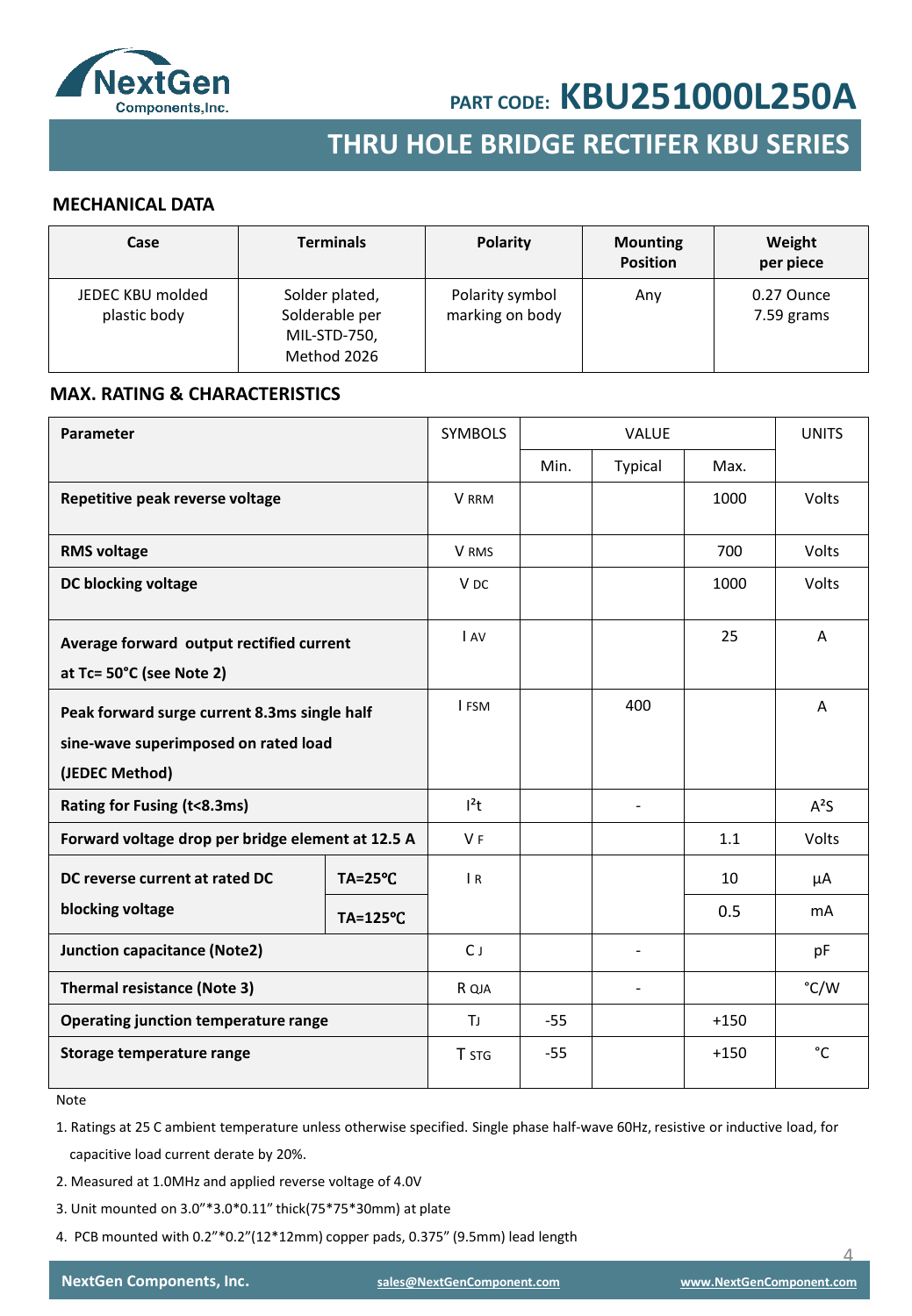

## **SMD GENERAL RECTIFER THRU HOLE BRIDGE RECTIFER KBU SERIES**

### **RELIABILITY**

| <b>Number</b>  | <b>Experiment Items</b>                      | <b>Experiment Method And Conditions</b>                                                                        | Reference<br><b>Documents</b>  |
|----------------|----------------------------------------------|----------------------------------------------------------------------------------------------------------------|--------------------------------|
| $\mathbf{1}$   | Solder Resistance Test                       | Test 260°C± 5°C for 10 ± 2 sec.<br>Immerse body into solder 1/16" ± 1/32"                                      | MIL-STD-750D<br>METHOD-2031.2  |
| $\overline{2}$ | Solderability Test                           | 230°C ±5°C for 5 sec.                                                                                          | MIL-STD-750D<br>METHOD-2026.10 |
| 3              | <b>Pull Test</b>                             | 1 kg in axial lead direction for 10 sec.                                                                       | MIL-STD-750D<br>METHOD-2036.4  |
| 4              | <b>Bend Test</b>                             | 0.5Kg Weight Applied To Each Lead,<br>Bending Arcs 90 °C ± 5 °C For 3 Times                                    | MIL-STD-750D<br>METHOD-2036.4  |
| 5              | High Temperature Reverse<br><b>Bias Test</b> | TA=100°C for 1000 Hours at VR=80%<br>Rated VR                                                                  | MIL-STD-750D<br>METHOD-1038.4  |
| 6              | Forward Operation Life Test                  | TA=25°C Rated Average Rectified<br>Current                                                                     | MIL-STD-750D<br>METHOD-1027.3  |
| $\overline{7}$ | Intermittent Operation Life<br>Test          | On state: 5 min with rated IRMS Power<br>Off state: 5 min with Cool Forced Air.<br>On and off for 1000 cycles. | MIL-STD-750D<br>METHOD-1036.3  |
| 8              | Pressure Cooker Test                         | 15 PSIG, TA=121°C, 4 hours                                                                                     | MIL-S-19500<br>APPENOIXC       |
| 9              | <b>Temperature Cycling Test</b>              | -55°C~+125°C; 30 Minutes For Dwelled<br>Time 5 minutes for transferred time.<br>Total: 10 cycles.              | MIL-STD-750D<br>METHOD-1051.7  |
| 10             | <b>Thermal Shock Test</b>                    | 0°C for 5 minutes., 100°C for 5 minutes,<br>Total: 10 cycles                                                   | MIL-STD-750D<br>METHOD-1056.7  |
| 11             | <b>Forward Surge Test</b>                    | 8.3ms Single Sale Sine-wave One Surge.                                                                         | MIL-STD-750D<br>METHOD-4066.4  |
| 12             | <b>Humidity Test</b>                         | TA=65°C, RH=98% for 1000 hours.                                                                                | MIL-STD-750D<br>METHOD-1021.3  |
| 13             | High Temperature Storage<br>life Test        | 150°C for 1000 Hours                                                                                           | MIL-STD-750D<br>METHOD-1031.5  |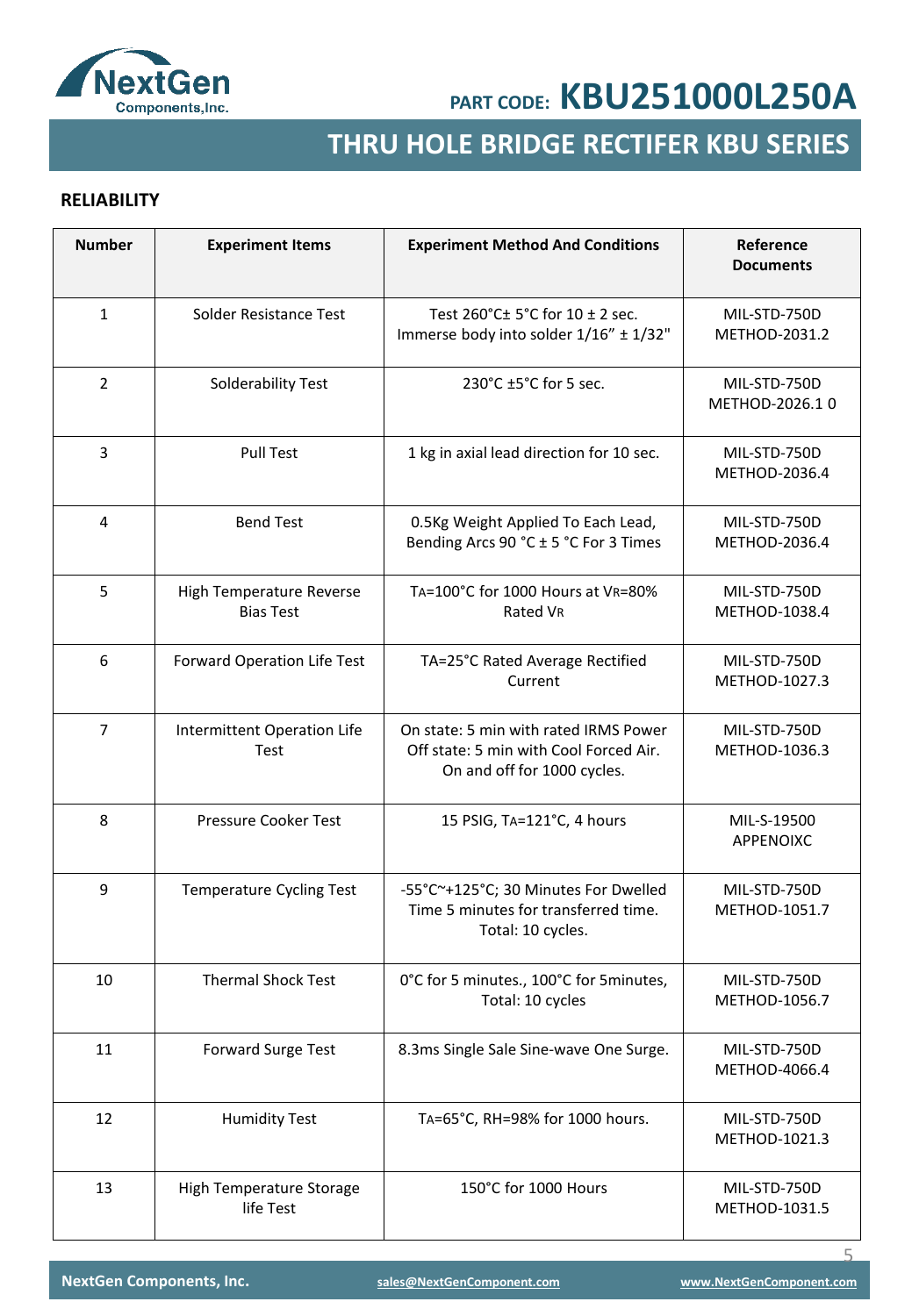

**THRU HOLE BRIDGE RECTIFER KBU SERIES**

## **RATINGS AND CHARACTERISTIC CURVES (For Reference Only)**



#### FIG.3- TYPICAL FORWARD CHARACTERISTICS



INSTANTANEOUS FORWARD VOLTAGE, VOLTS



FIG.4- TYPICAL REVERSE CHARACTERISTICS